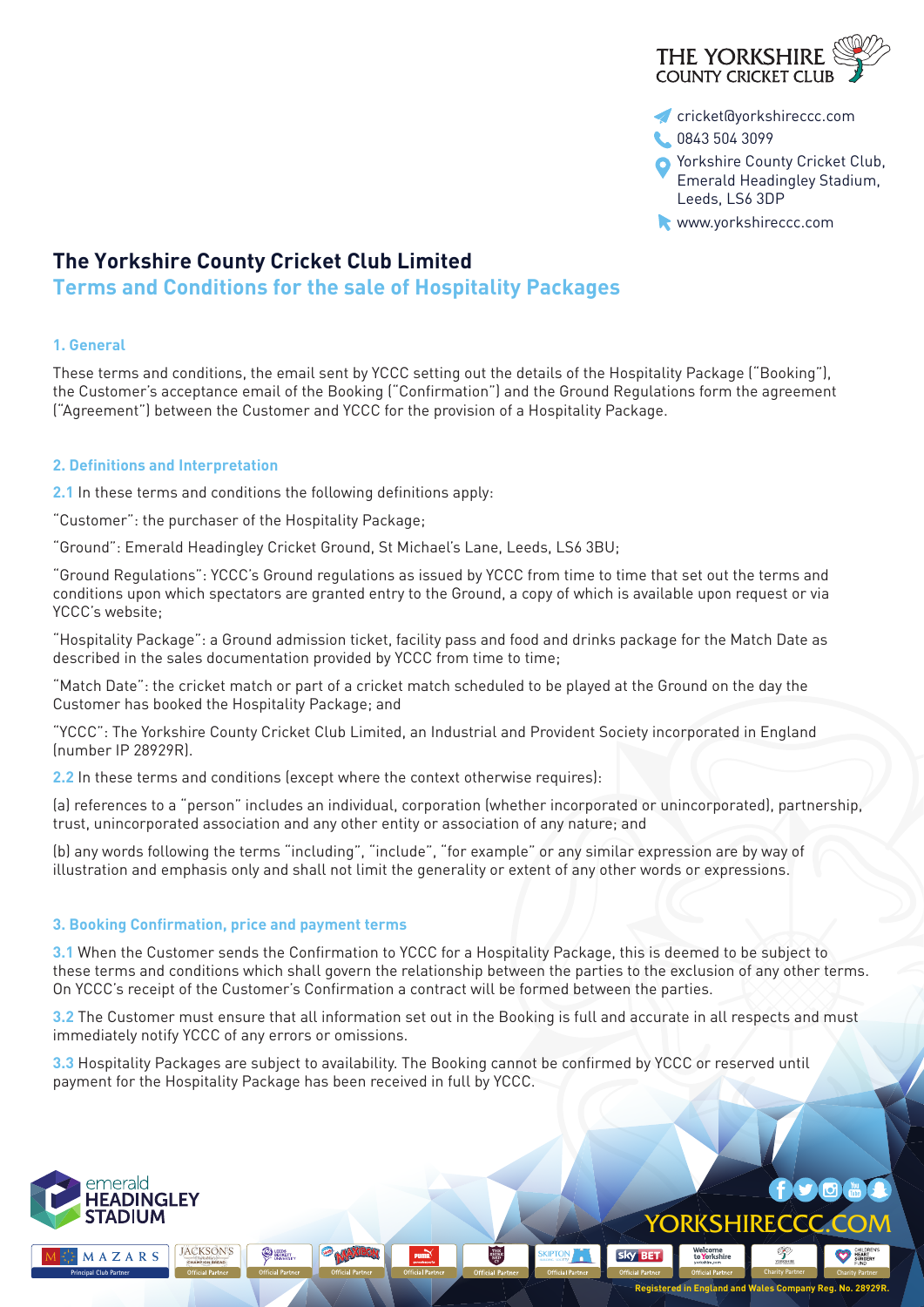

- cricket@yorkshireccc.com
- 0843 504 3099
- **O** Yorkshire County Cricket Club, Emerald Headingley Stadium, Leeds, LS6 3DP
- www.yorkshireccc.com

**3.4** The Hospitality Package must be paid upfront in full using one of the methods made available by YCCC. The price of the Hospitality Package shall be the price set out in the Booking. Until payment is made the Hospitality Package will not be reserved or guaranteed to the Customer and will be available to other persons to purchase.

**3.5** For certain events, YCCC reserves the right to revise the above payment terms but in any event no Booking is confirmed until full payment has been received by YCCC.

**3.6** The price shall be exclusive of value added tax (unless otherwise specified) and all other applicable taxes which shall be paid by the Customer.

**3.7** All tickets, passes and other information regarding the Hospitality Package will be sent out approximately 2 weeks prior to the Match Date, providing full payment has been received by YCCC.

## **4. Cancellation by the Customer**

**4.1** If the Customer is a consumer, the Customer will have a right to cancel the Booking within 14 days after the day the Customer sends the Confirmation and receive a refund. The Customer cannot cancel the Booking on or after the Match Date, even if the 14 day period is still running. The Customer may cancel the Booking by phone [0113 2033 667] or email [simon.pixsley@yorkshireccc.com] or via the cancellation form set out at the end of these terms and conditions,

**4.2** The Customer must notify YCCC in writing if he wishes to cancel the Booking of the Hospitality Package and the Customer will compensate YCCC for any direct damage or loss suffered by it as a result of the cancellation. YCCC shall use its reasonable endeavours to obtain a replacement customer, but where it cannot do so, YCCC reserves the right to charge the following cancellation fees:

### **Cancellation notice Fee**

Cancellation more than twelve (12) weeks prior to the Match Date 40% of the total price Cancellation less than twelve (12) weeks before the Match Date 100% of the total price

**Sky BET** 

YORKSHIRE

YORKSHIRECCC.CO

Welcome<br>to <mark>Y</mark>orkshire

**Registered in England and Wales Company Reg. No. 28929R.**

**Charity Partner**

 $G \times G$ 

**4.3** If the cancelled Hospitality Package is resold, YCCC shall be entitled to retain a handling fee of 10 per cent of the total price paid to YCCC by the Customer, and the balance shall be refunded to the Customer.

### **5. Restriction of play or no play**

**5.1** The Customer acknowledges that the commencement and / or duration of any cricket played on the Match Date is dependent on the weather and other factors that are outside the control of YCCC; but that the hospitality facilities at YCCC are not dependent upon the weather on the Match Date and subject to clause 5.4 will be available for use irrespective of whether a match is interrupted, suspended or cancelled.

**5.2** The Customer agrees that the liability of YCCC relating to the cancellation or suspension of play of a match shall be limited to a refund in respect of the match ticket element of the Hospitality Package in accordance with the

**Principal Club Partner Charity Partner Charity Partner Charity Partner Charity Partner Charity Partner Charity Partner Charity Partner** 

**PUMA** 

 $\frac{\text{THE}}{\text{HilRE}}$ 



MAZARS

**JACKSON'S** 

**O LEIDS**<br>**BECKETT**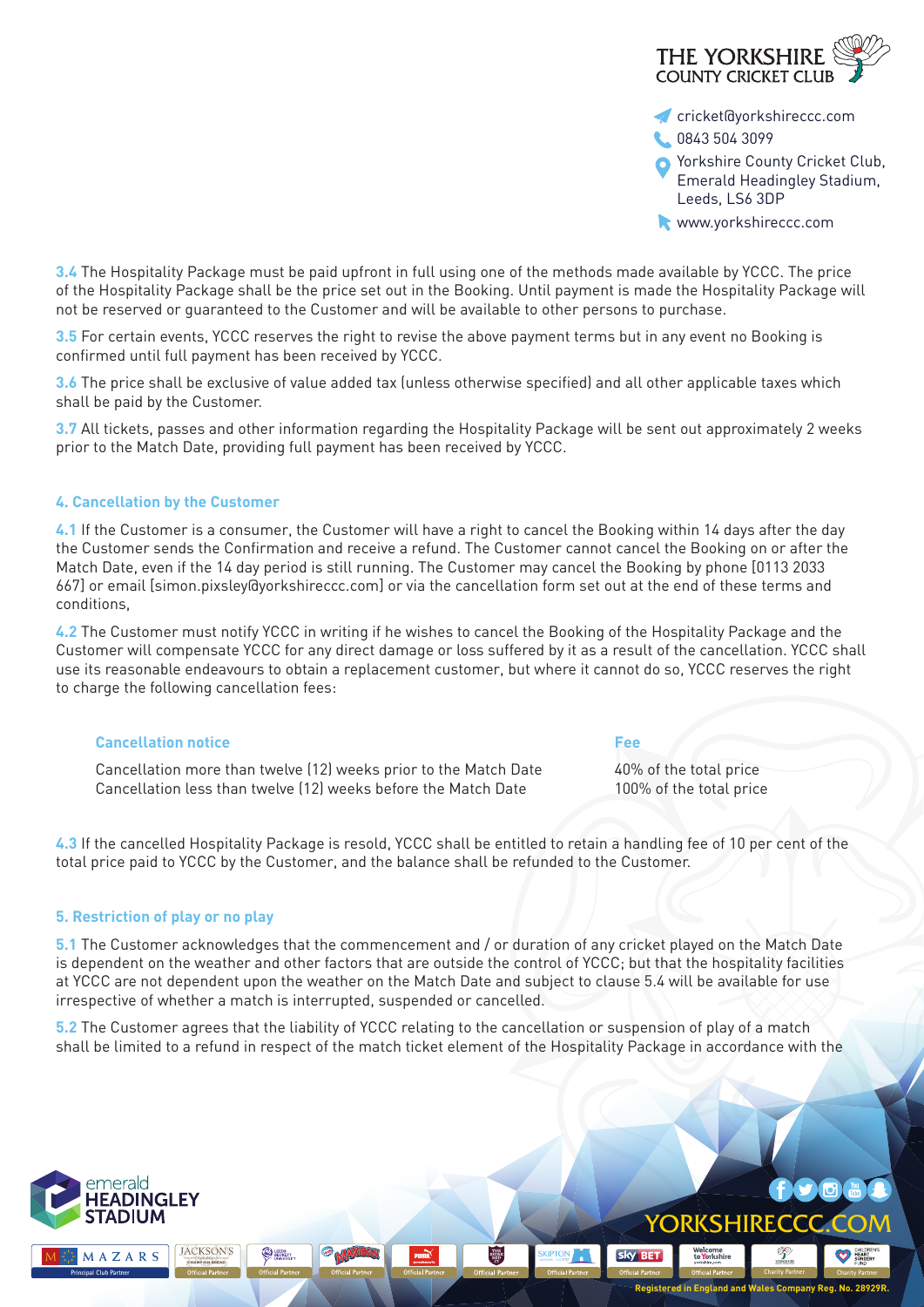

- cricket@yorkshireccc.com
- 0843 504 3099
- **O** Yorkshire County Cricket Club, Emerald Headingley Stadium, Leeds, LS6 3DP
- www.yorkshireccc.com

appropriate refund policy for match tickets for the relevant fixture. The hospitality element of the Hospitality Package shall continue to be available to the Customer and the guests for the day on which the Hospitality Package has been ordered and no refund shall be given in respect of it.

**5.3** If YCCC is obliged to make any material change to the hospitality facility to be provided by YCCC as part of the Hospitality Package, or cancel them for any reason, YCCC will use its reasonable endeavours to ensure that alternative arrangements are offered which are of at least equal or superior standard.

**5.4** For the purpose of this clause, factors outside of YCCC's control shall include any event or circumstances outside the reasonable control of YCCC affecting its ability to perform any of its obligations under this Agreement including: Act of God, fire, flood, severe weather, epidemic or pandemic, war, revolution, acts of terrorism, riot or civil commotion, trade embargo, strikes, lock-outs or other industrial action, and interruption of utility service.

## **6. Liability**

**6.1** If the Customer is purchasing the Hospitality Package as a consumer, clauses 6.2 and 6.3 will apply, if purchasing as a business, clauses 6.4 to 6.8 will apply.

**6.2** If YCCC fails to comply with the Agreement, YCCC is responsible for loss or damage that the Customer suffers that is a foreseeable result of YCCC breaking the Agreement or its failing to use reasonable care and skill. Loss or damage is foreseeable if either it is obvious that it will happen or if, at the time the contract was made, both parties knew it might happen, for example, if you discussed it with us during the sales process.

**6.3** YCCC does not exclude or limit in any way its liability to the Customer where it would be unlawful to do so. This includes liability for death or personal injury caused by YCCC's negligence or the negligence of YCCC's employees, agents or subcontractors; for fraud or fraudulent misrepresentation; or for breach of your legal rights.

**6.4** Subject to clause 6.7, YCCC shall not be liable to the Customer in contract, tort (including negligence or breach of statutory duty), misrepresentation, restitution or otherwise for: (i) any loss of revenues, loss of profits, loss of business, or anticipated savings, loss of goodwill and / or reputation or loss arising out of business interruption (whether such losses are direct or indirect) or (ii) any special, indirect, consequential or pure economic loss, costs, charges, expenses or damages.

**6.5** Subject to clause 6.7, YCCC's total liability in contract, tort (including negligence or breach of statutory duty), misrepresentation, restitution or otherwise arising under or in connection with the performance or contemplated performance of this Agreement shall in all circumstances be limited to in respect of all claims (connected or unconnected) an amount equal to the price paid for the Hospitality Package.

**6.6** Subject to clause 6.7, YCCC shall not be liable for:

**JACKSON'S** 

**O LEIDS**<br>**BECKETT** 

(a) any injury whatsoever to the Customer or his guests, nor for any loss or damage to or theft of their property howsoever such injury, loss or damage may be caused; or

**PUMA** 

(b) any damage, loss, delay or expense incurred by the Customer owing to any event beyond YCCC's control as defined in clause 5.4. YCCC's total liability if such an event arises shall be to use reasonable endeavours to make alternative arrangements, including holding the match at the next best alternative date or providing alternative hospitality facilities at the Ground pursuant to clause 5.3.

 $\frac{\text{THE}}{\text{Higgs}}$ 



MAZARS

**Sky BET** Welcome<br>to <mark>Y</mark>orkshire YORKSHIRE **Principal Club Partner Charity Partner Charity Partner Charity Partner Charity Partner Charity Partner Charity Partner Charity Partner Charity Partner Registered in England and Wales Company Reg. No. 28929R.**

YORKSHIRECCC.C

 $\blacksquare$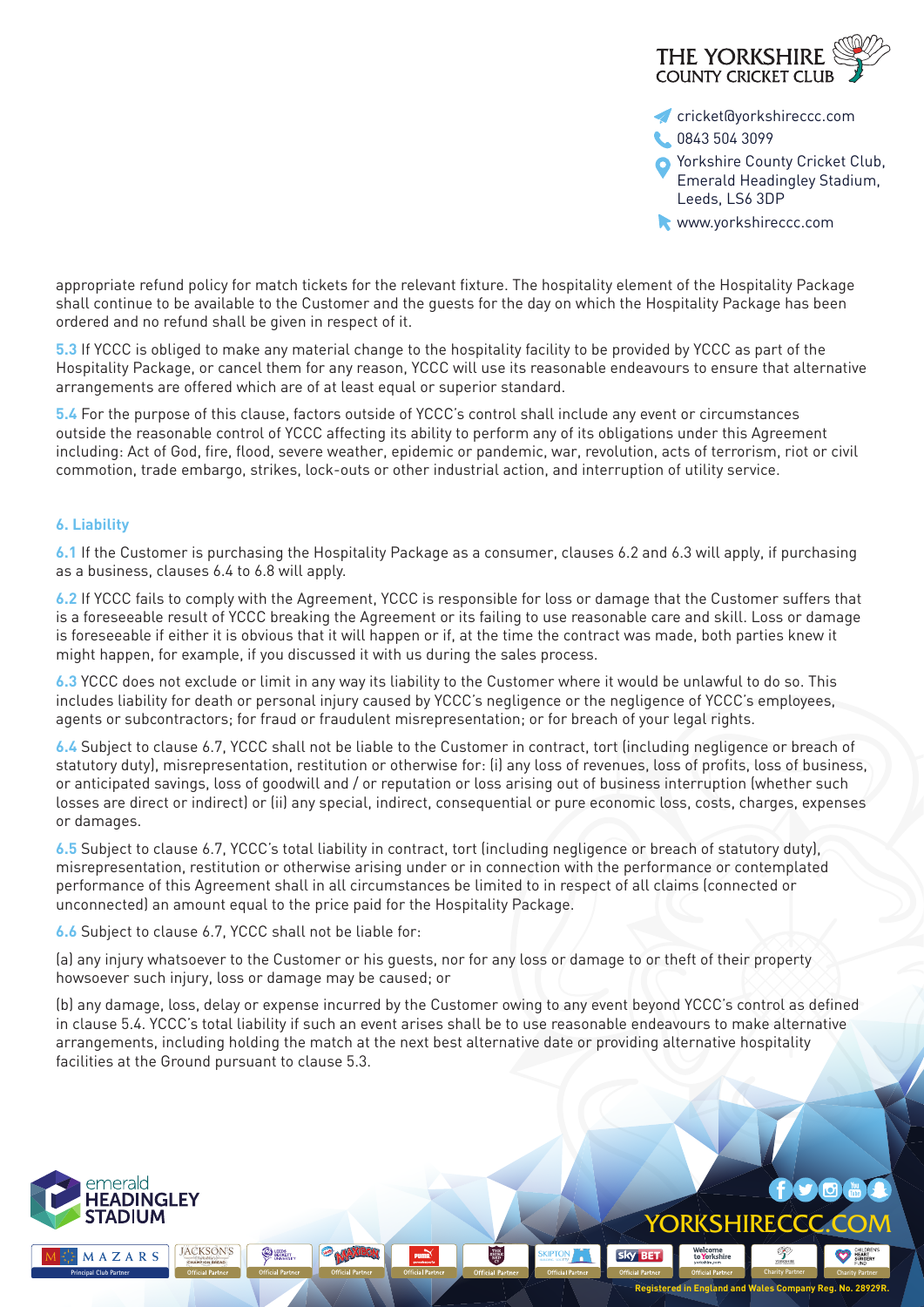

- cricket@yorkshireccc.com
- 0843 504 3099
- **O** Yorkshire County Cricket Club, Emerald Headingley Stadium, Leeds, LS6 3DP
- www.yorkshireccc.com

**6.7** The Customer shall be responsible and reimburse YCCC for any loss, damage, costs and expenses (including, without limitation, loss of profits), that the Customer or his guests cause, whether within the Hospitality Facility or elsewhere within the Ground. If the Customer causes such damage or loss, YCCC shall be entitled to invoice the Customer and the Customer shall pay such invoice immediately.

**6.8** Nothing within this Agreement shall limit or exclude either party's liability for death or personal injury caused by its negligence, fraud or fraudulent misrepresentation or any liability which may not lawfully be excluded or limited.

## **7. General**

**7.1** YCCC will only use the Customer's personal information as set out in YCCC's privacy policy which can be accessed via YCCC's website.

**7.2** The Customer shall not assign, transfer or sell the Hospitality Package or any tickets included within the Hospitality Package to any third party.

**7.3** If the Customer is a business, this Agreement sets out the entire agreement and understanding between the parties in respect of the subject matter of this Agreement. The Customer acknowledges that it has not relied on any statement, promise, representation, assurance or warranty made or given by or on behalf of YCCC which is not set out in these terms and conditions and that the Customer shall have no claim for innocent or negligent misrepresentation based on any statement in the Agreement.

**7.4** Any notice required to be given under this Agreement shall be in writing and shall be delivered personally, be left at, or sent by pre-paid first class post, or electronic communication.

**7.5** No purported variation of this Agreement shall be effective unless it is in writing and signed by or on behalf of each of the parties.

**7.6** The Agreement shall be governed by and construed in accordance with the laws of England, and the Customer agrees to submit to the non-exclusive jurisdiction of the English Courts. If the Customer is a consumer and live in Scotland the Customer can bring legal proceedings in respect of the Agreement in either the Scottish or the English courts. If the Customer lives in Northern Ireland, the Customer can bring legal proceedings in respect of the Agreement in either the Northern Irish or the English courts.

**7.7** All persons entering the Ground must abide by the Ground Regulations.

**7.8** Some of the menu items provided as part of the Hospitality Package, may contain nuts, seeds and other forms of ingredients that may induce allergies and there may be some risk that traces of such ingredients may be contained in various dishes served. The Customer must contact YCCC at least two weeks prior to match day to inform YCCC of any dietary requirements.

**7.9** This Agreement is between YCCC and the Customer. No other person shall have any rights to enforce any of its terms. Neither of us will need to get the agreement of any other person in order to end the Agreement or make any changes to these terms and conditions.

 $\frac{\text{THE}}{\text{HilRE}}$ 

**PUMA** 



MAZARS

**JACKSON'S** 

**O LEIDS**<br>**BECKETT** 

**Sky BET** Welcome<br>to <mark>Y</mark>orkshire YORKSHIRE **Principal Club Partner Charity Partner Charity Partner Charity Partner Charity Partner Charity Partner Charity Partner Charity Partner Charity Partner Registered in England and Wales Company Reg. No. 28929R.**

YORKSHIRECCC.C

 $\blacksquare$